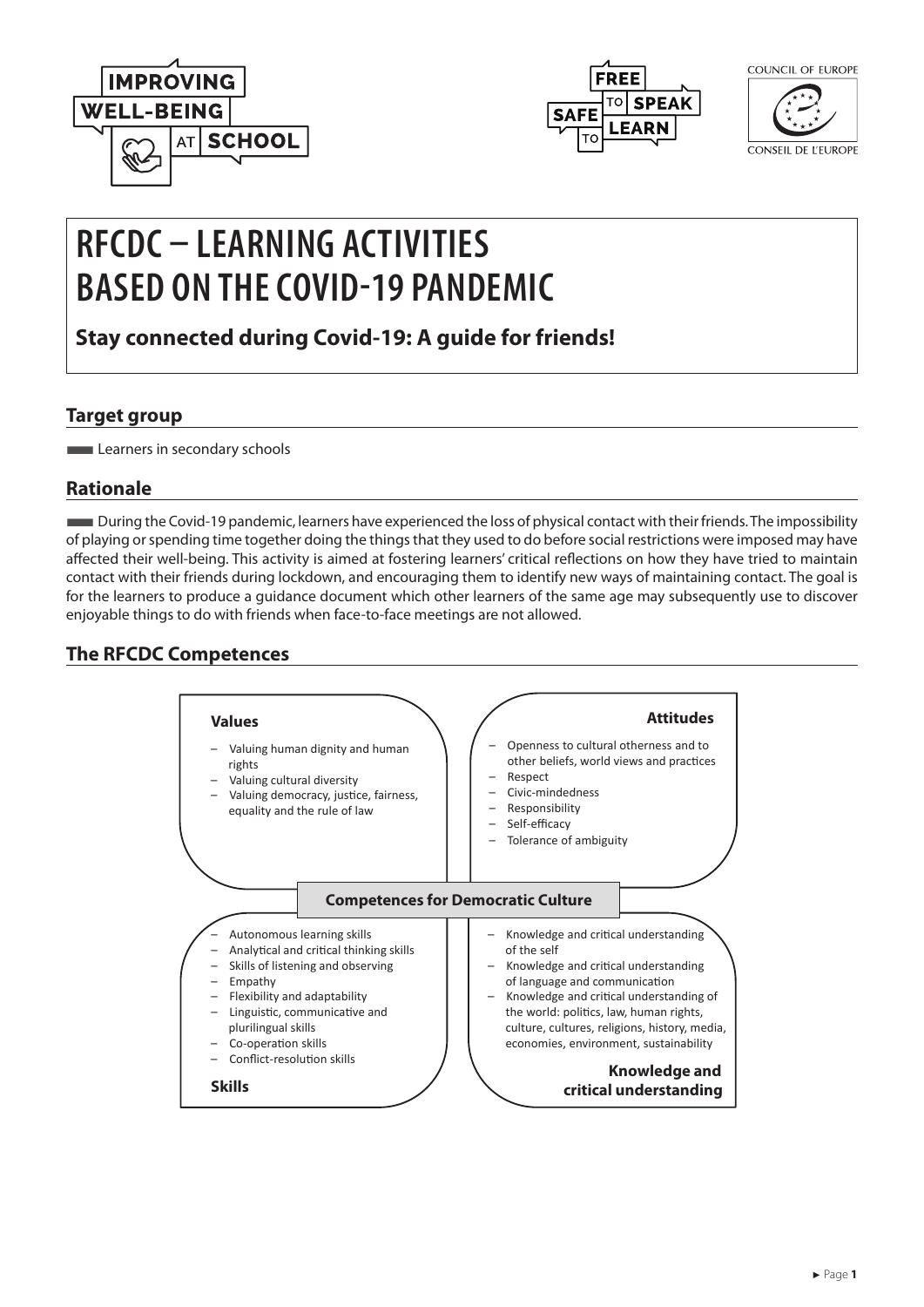#### **Competences promoted by the activity**

■Analytical and critical thinking skills; Co-operation skills; Flexibility and adaptability; Knowledge and critical understanding of the self.

#### **Learning outcomes**

- **EXECOMPLE COMPLETE IN A COMPLETE IN A COMPLETE IN A COMPLETE IS CONTINUES.** 
	- ► Reflect on means and ways to maintain social contacts with friends during lockdown situations
	- ► Co-operate with others
	- ► Adapt to new situations by using new knowledge and skills
	- ► Reflect critically on themselves from a number of different perspectives

#### **Description of activity**

- 1. Hold a brainstorming session with the learners about how they have tried to maintain social contacts with friends during the Covid-19 pandemic. Questions such as the following may be used:
- ► Did you have the chance to maintain safe contacts with your friends during the Covid-19 lockdown?
- ► Which kind of means (e.g., mobile phones, video calls, chat, web conferences, social networks) did you use most to spend time with them, considering that it was impossible to meet physically?
- ► What kind of activities did you do together?
- ► What were your preferred ways to hear/see each other and to play/do things together?

Summarise the main ideas that emerge.

- 2. Ask the learners to reflect individually about their own personal experiences with friends during lockdown, and to list at least 3 examples of useful means for keeping in contact with their friends that they used, with specific samples of the activities that they did and enjoyed together using each of the 3 means. Check to make sure that their examples are activities that are in line with lockdown regulations.
- 3. Divide the learners into small groups, and ask them to share with others in their group their lists of activities done and the means that they used, and to discuss them.
- 4. Ask each group to search on the internet for other alternative ways to spend time with friends, without physically meeting them.
- 5. Ask the learners in each group to summarise and list all of the activities that they have discussed, including those found on the internet, and to vote in order to choose at least four activities (and the means) that all learners can use in order to keep in contact with their friends during lockdown. All of the activities and means must be feasible. An online voting tool may be used.
- 6. Ask the learners to develop a final document or poster which can be used as a guide which explains to other children of their age what are the best ways, tools, and activities that can be used to spend time together with friends during a lockdown. The learners should try to put together all of the four main ideas that emerged from each group, and to avoid replications. Learners must insert in this guide as much information as they can (including website links, pictures, etc.) in order to explain clearly how, and what kind of means are necessary, to engage in these activities. An online creative tool can be used.
- 7. The guide is then shared via the school website or the local community website, and with local newspapers. It can also be sent to the Ministry of Education, with the request that it be distributed to all schools.
- 8. As an alternative to producing a written guide, learners could be asked to produce a video, using an online video-making tool, in which they explain to other children of their age what it is best to do in order to keep in contact with friends during lockdown, a video-guide that future children in similar lockdown situations can watch, explaining how to maintain positive relationships, notwithstanding the restrictions and limitations.

#### **Materials or resources required**

- ► For online implementation, an online voting tool can be used such as:
	- **[https://www.mentimeter.com](https://www.mentimeter.com )**
- ► If the activity is implemented online, teachers can take notes on online walls such as:
	- **<https://www.pearltrees.com>**